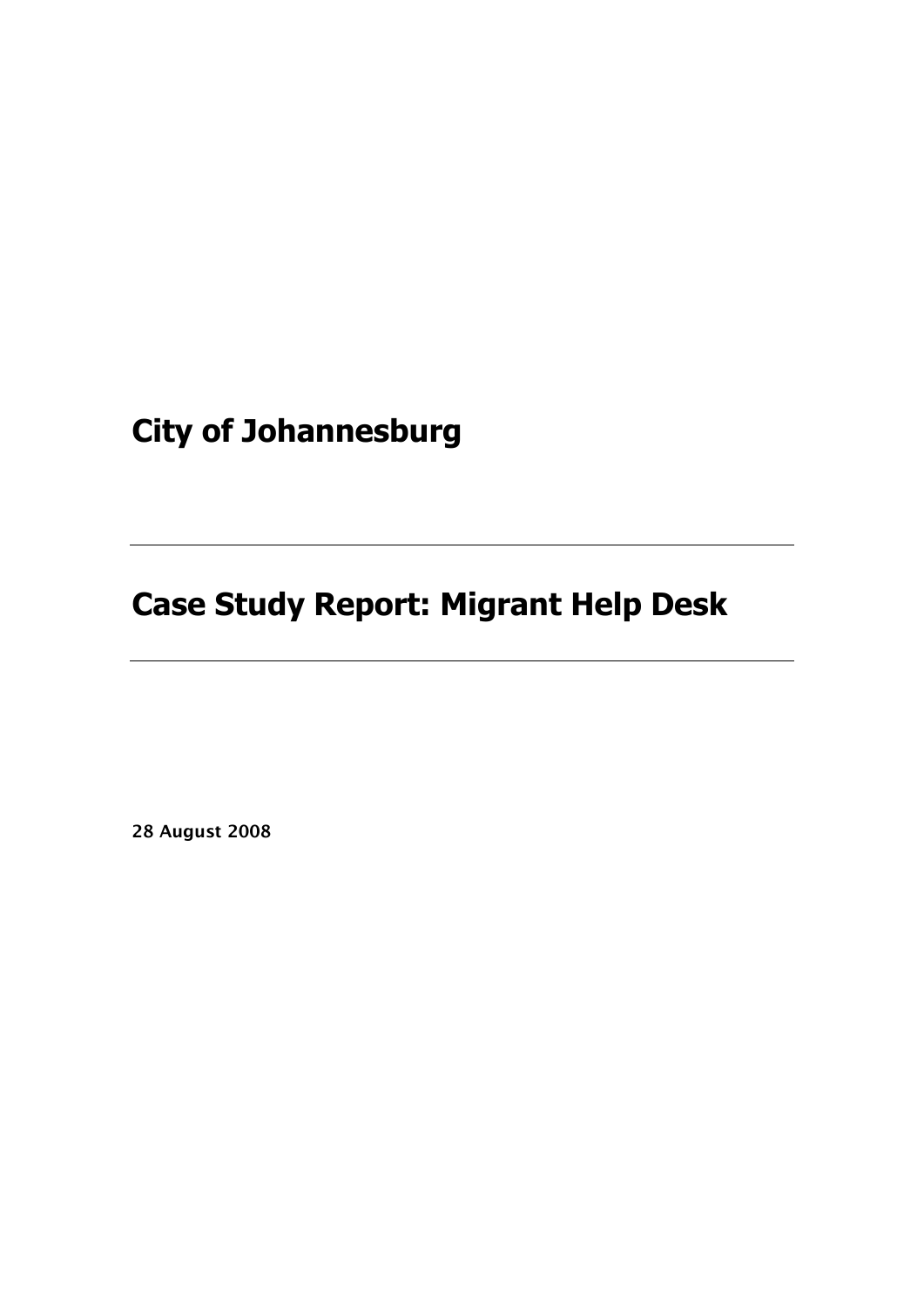# **Contact Details**

## **PDG**

| Nazreen Kola                                           |
|--------------------------------------------------------|
| Postnet Suite #259, Private Bag X30500, Houghton, 2041 |
| 30 Rhodes Avenue, Parktown, Johannesburg               |
| $(011)$ 482 9568                                       |
| $(011)$ 482 9542                                       |
| 083 703 4677                                           |
| nazreen@pdg.co.za                                      |
|                                                        |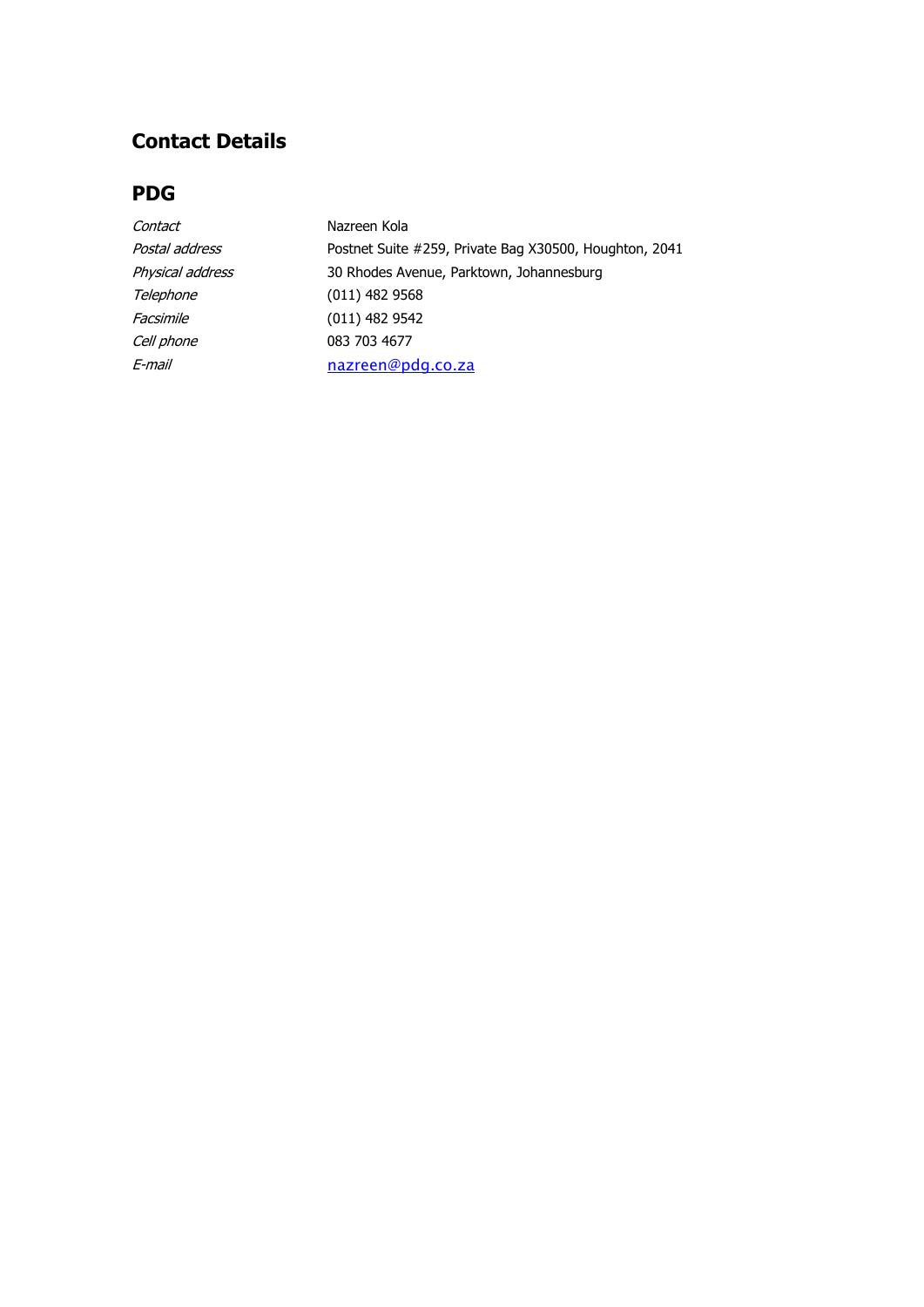# <span id="page-2-0"></span>**Preface**

PDG was commissioned by the Johannesburg Innovation & Knowledge Exchange (JIKE) to carry out three innovation and two retrospective case studies. The purpose of these case studies is to document experience in the City of Johannesburg and share ways of doings things both internally as well as with other municipalities. This case study reflects on and documents the better practice and lessons learned by the City in the implementation of the Migrant Help Desk.

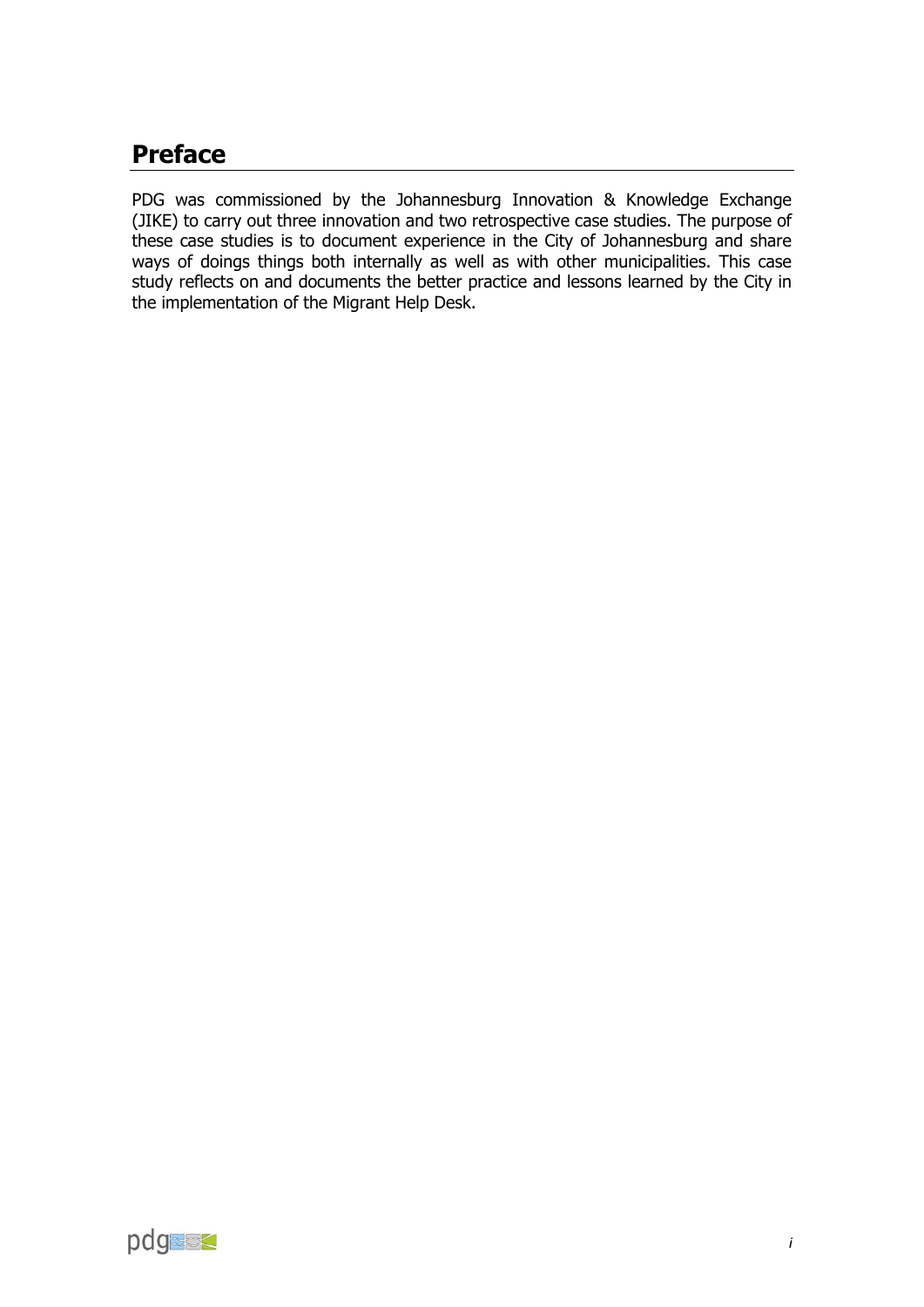# **Contents**

| $\mathbf{1}$            |     |  |  |  |
|-------------------------|-----|--|--|--|
| $\overline{2}$          |     |  |  |  |
| $\overline{\mathbf{3}}$ |     |  |  |  |
|                         | 3.1 |  |  |  |
|                         | 3.2 |  |  |  |
|                         | 3.3 |  |  |  |
|                         | 3.4 |  |  |  |
|                         | 3.5 |  |  |  |
|                         | 3.6 |  |  |  |
| $\overline{4}$          |     |  |  |  |
|                         |     |  |  |  |
|                         | 4.1 |  |  |  |
|                         | 4.2 |  |  |  |
|                         | 4.3 |  |  |  |
| 5                       |     |  |  |  |
| 6                       |     |  |  |  |
|                         | 6.1 |  |  |  |
|                         | 6.2 |  |  |  |
|                         | 6.3 |  |  |  |
|                         | 6.4 |  |  |  |
|                         |     |  |  |  |
|                         |     |  |  |  |
|                         |     |  |  |  |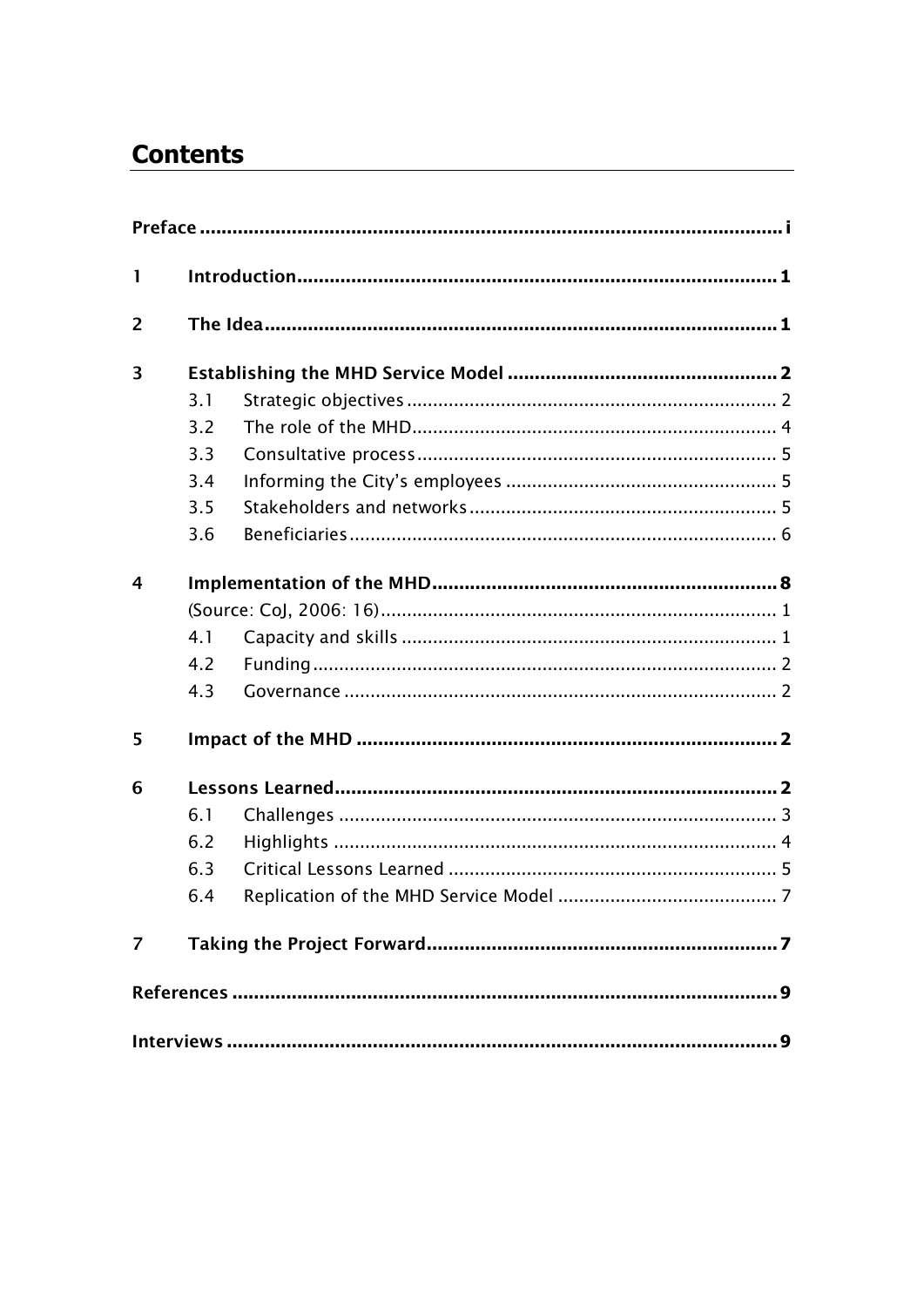# <span id="page-4-0"></span>**1 Introduction**

In 2005 during Executive Mayor Amos Masondo's Mayoral Roadshow a need for support and service provision for migrants in the City of Johannesburg (hereinafter referred to as the CoJ) was identified. The Mayor interacted with a number of communities throughout the City and the circumstance of migrants, particularly vulnerable migrants was persistently voiced. The Mayor, acutely aware of this ardent need responded and championed the idea of a Migrant Help Desk.

The Migrant Help Desk (hereinafter referred to as the MHD) was launched on the  $17<sup>th</sup>$ of April 2007, by Executive Mayor Amos Masondo. On that occasion the City expressed its commitment to adopting a progressive approach to ensuring migrants feel that they are a part of an inclusive City that strives to advance human development by addressing social exclusion through prospects for social inclusion.

This report describes the City's innovative approach to migrants residing in Joburg and is testimony to better practice in the CoJ in implementing policy and strategy aimed towards human development, social upliftment and integration. The report details the initiation of the idea, the implementation and impact of the MHD, and the various lessons that have already been learnt.

# <span id="page-4-1"></span>**2 The Idea**

The CoJ has taken the lead among cities in South Africa in establishing the MHD and in its approach to the MHD. The MHD is based on a service model oriented in the CoJ's Migrant Policy and Strategy. The policy views migrants as a complex and vulnerable population that is a growing part of Joburg's reality, and the policy is the next evolution in the City's thinking on how to serve them. It operationalizes the *Help-desk* For Migrants concept document, which was approved by the City Council in February 2007. The concept document reviews implementation challenges and potential solutions, proposes a service model and phased roll-out of a wider migrant policy for the City, and discusses priority issue areas flagged during consultation (CoJ: 2006).

The City's Human Development Strategy approved in December 2004 provides the strategic framework for an intervention aimed at building social cohesion for the migrant communities. The Social Cohesion Implementation Plan (approved as part of the Human Development Implementation Plan (2005/6-2010/11) and the Community Development Department's Sector Plan (2006/7-2010/11) articulated the need to integrate migrants into the City's social fabric (CoJ: 2006). This commitment is concretised through the "Anti- Xenophobia and Common Citizenship Programme", which forms part of the long-term strategic interventions aimed at addressing the social attitudes to xenophobia, the effects of human trafficking and increasing tolerance to migrants (CoJ: 2006). The Common Citizenship Programme was adopted by Council in May 2007 (Interview: Ms Thuli Mlangeni: 2008).

The City's annual Integrated Development Plan (IDP) furthers the City's commitment towards increasing tolerance and the social inclusion of foreign nationals, both crossborder nationals as well as internal migrants coming to the CoJ. The 2008/09 IDP highlights the delivery agenda towards meeting the five year strategic objective of eliminating the xenophobic attacks on migrants to Johannesburg and increasing tolerance of migrants. The agenda includes the following:

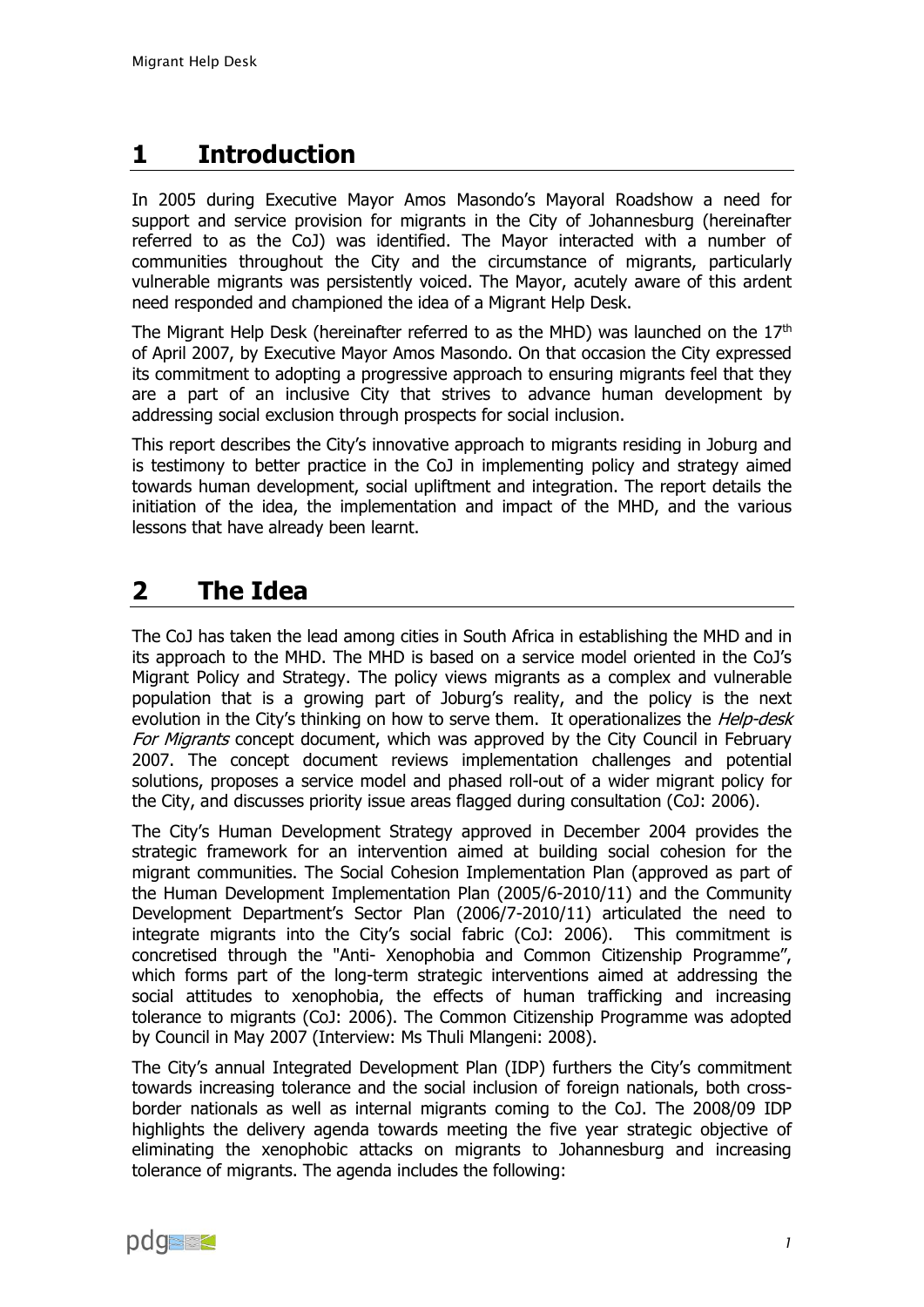- Develop an Annual Programme for Frontline Staff and Middle Management for training in cultural sensitivity and diversity management;
- Develop an Annual Calendar for Campaigns linked to 2010 Anti-Racism Campaign;
- Expands Forum's agenda to include issues affecting migrants viz crime, employment, credit and banking facilities; and
- Increase the number of foreign countries that participate in the Ubuntu Cup and the Joburg Carnival as well as the number of participants in both events.

Organizationally, the MHD is located within the Unit of Human Development: Community Development Department. The initiative is championed by both the Executive Mayor and the MEC for Community Development.

# <span id="page-5-0"></span>**3 Establishing the MHD Service Model**

## <span id="page-5-1"></span>**3.1 Strategic objectives**

The Help Desk for Migrants is the CoJ's next evolution in operationalizing the City's Migrant Policy and Strategy. The box below illustrates the City's strategic objectives in the short, medium and long term as well as the migrant-specific strategies towards achieving the goal of the Anti-Xenophobia and Common Citizenship Programme.

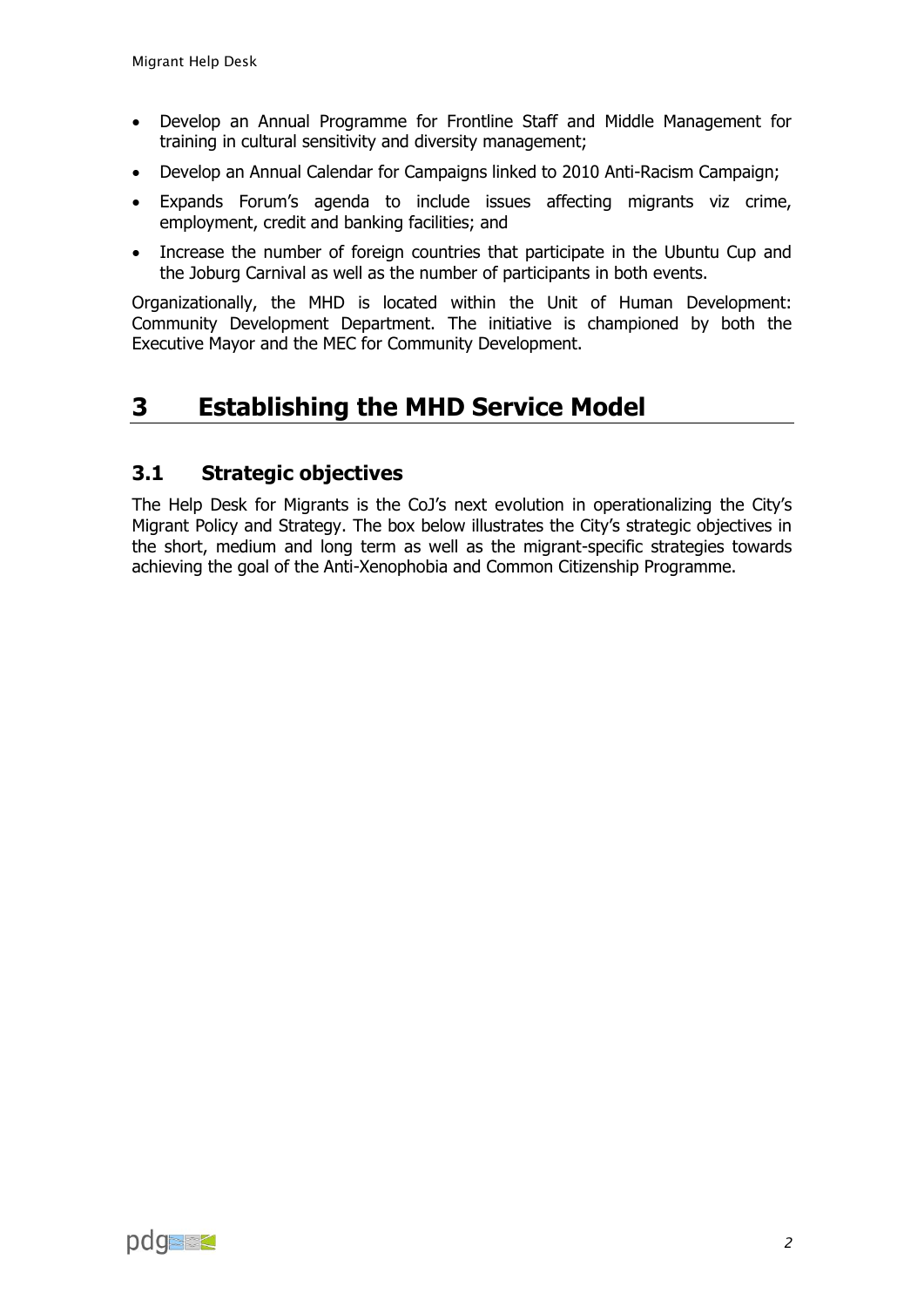#### **Migrant Help-desk Service Model**

#### **Strategic Objectives**

The short to medium-term strategic objective of the MHD is:

 To develop a service frontline that provides information to recently arrived migrants who need to be connected with services provided through the City and its community-level partners.

The long-term objective of the MHD is:

- To expand the service frontline into a program referral and policy-shaping hub for integrating migrants into the social and economic life of the City, in line with the goal of building prospects for social inclusion in the City, as expressed in Johannesburg's Human Development Strategy (2005/6-2010/11). As specified in the 2006 Sector Plan (2006/7- 2010/11) under the Anti-Xenophobia and Common Citizenship Programme, migrantspecific strategies working towards this goal are:
	- I. Roll-out sports and arts programmes aimed at mitigating against xenophobia, such as the already successful Ubuntu Cup and the Joburg Carnival run in the inner City.
	- II. Promote intercultural dialogue through the use of various art forms for example.
	- III. With partner organisations, undertake an anti-xenophobia awareness campaign targeted at raising community awareness around status and rights of different categories of migrants (asylum seekers, refugees, foreign residents on study permits, undocumented immigrants etc) to celebrate their cultures [Phase 2 of Policy Deployment].
	- IV. With partner organisations, undertake an internal anti-xenophobia awareness campaign targeting health workers, front-line staff, JMPD officers etc on the status and rights of different categories of migrants and, where possible and appropriate, extend this to target other spheres of government with operations in Johannesburg [Phase 2 of Policy Deployment].
	- V. Establish joint forums with social networks / associations of migrants to systematically identify concerns, address constraints, and develop mutually supportive partnerships (e.g. to combat crime).
	- VI. Approach UNHCR and civil society organisations with a view to establishing a partnership to pilot a South Africa specific urban-based refugee and human trafficking corrective action initiative.
	- VII. World cultures programme supported through libraries.

**Box 1: Migrant Helpdesk Service Model: Strategic Objectives**

 $\overline{\phantom{a}}$  is the motion rights through workshops and information campaigns. The motion campaigns and information campaigns.

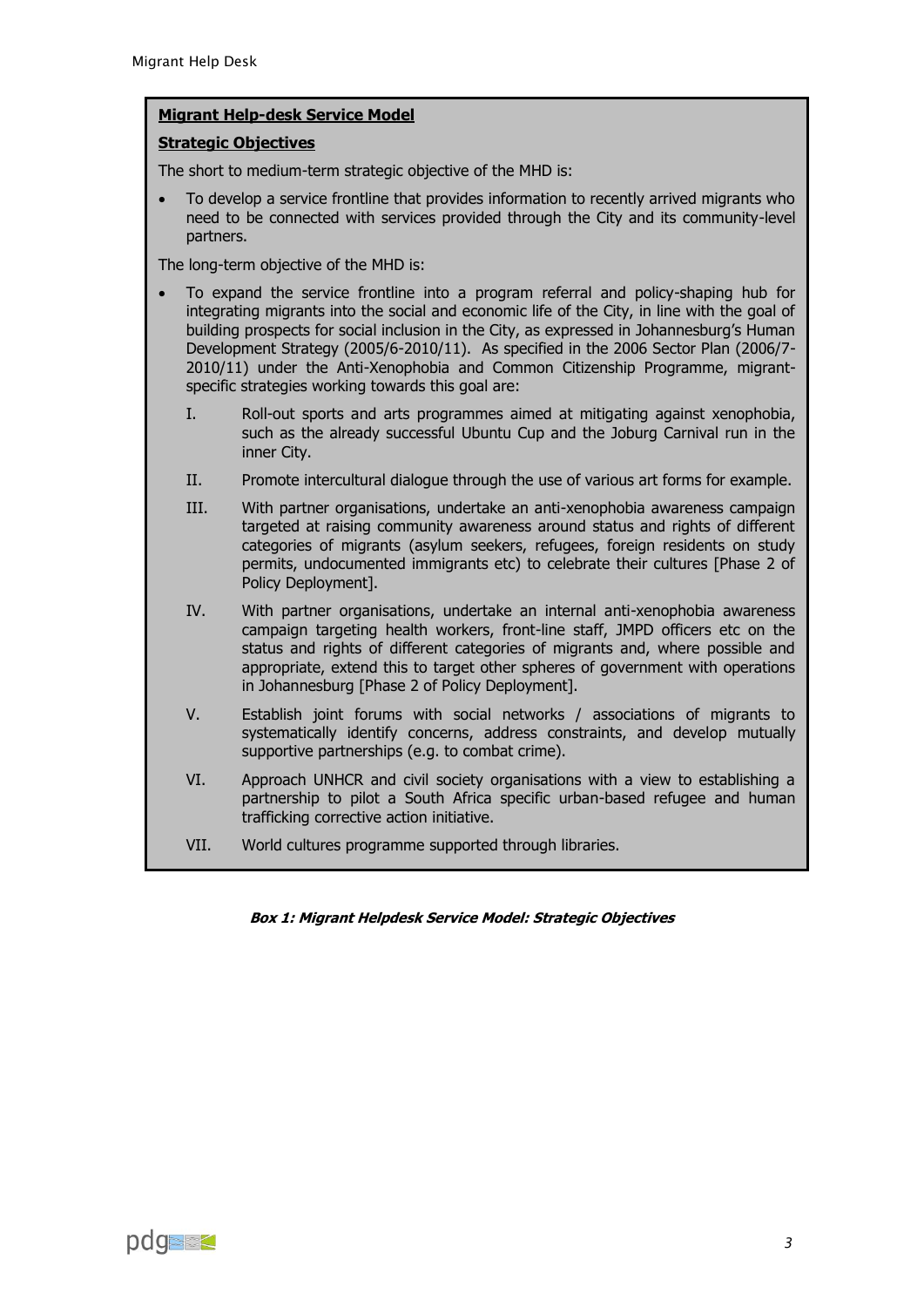## <span id="page-7-0"></span>**3.2 The role of the MHD**

#### **The Migrant-Help Desk**

"Making Jozi work for migrants, making migrants work for Jozi" heads the strategy document for a migrant-helpdesk & a long run migrant policy. Its **objectives** are:

- To develop a service frontline that provides migrants with relevant information on available services.
- $\triangleright$  To develop & conduct anti-xenophobia awareness campaigns with City of Johannesburg staff as well as local communities.
- $\triangleright$  To establish & maintain partnerships with migrant organizations to identify concerns and address service gaps.
- $\geq$  To liaise and lobby provincial government departments on issues relating to migrants.

#### **Box 2: The Joburg Migrant Helpdesk**

The MHD offers a service to the migrant community, including internal migrants from within the South African border area as well as cross border migrants who move for reasons of economic strife, political unrest, conflict and other mitigating factors that force people to become asylum seekers and refugees. Migrants in the City are both documented and undocumented, and the MHD assists in various ways depending on the individual's status, circumstance and needs.

The service is mainly a referral service where information is given about the relevant offices, institutions or organizations that people can go to for assistance. The MHD links with various organizations and maintains contact with NGOs promoting the work of the migrant community. Some of the organizations within the MHD network includes the Jesuit Refugee Association, Group of Refugees without Voice, Bienvenu Shelter, Lawyers for Human Rights, Consortium for Refugees and Migrants in South Africa (CORMSA), the University of Witwatersrand Forced Migration Studies Programme, Black Sash, ZIPOVA, Christians for Peace in Africa, Refugees Children's Project, and recently, Islamic Relief, the Somalia Relief Association of South Africa and SANGOCO, the South African Non-Governmental Organization umbrella body which many of the aforementioned organizations are a part of.

These organizations provide support to the MHD and to migrants who approach the desk.

The MHD is responsible for conducting outreach campaigns throughout the City, among City staff, as well as to the broader public. These campaigns are designed to provide information, provide opportunities for dialogue on migrants, issues of xenophobia, respect, tolerance, acceptance and integration. The purpose is to educate and inform communities about migrants and prevent the perpetuation of stereotypes, stigma and misinformed perceptions that fuel uneasiness and circumstances of exclusion.

In terms of targeting City staff, the primary focus group is frontline staff, those who are most likely to interact directly with members of the migrant community. Staff should be informed and sensitized about migrants to enable resourceful responses when approached. They need to be aware of the type of documents and permits carried by migrants or the kind of information migrants should have on-hand in order to access public services. Hence, the MHD networks with various COJ Departments, such as Health Services, the Department of Education, Home Affairs and other relevant departments that likely interact with the migrant community.

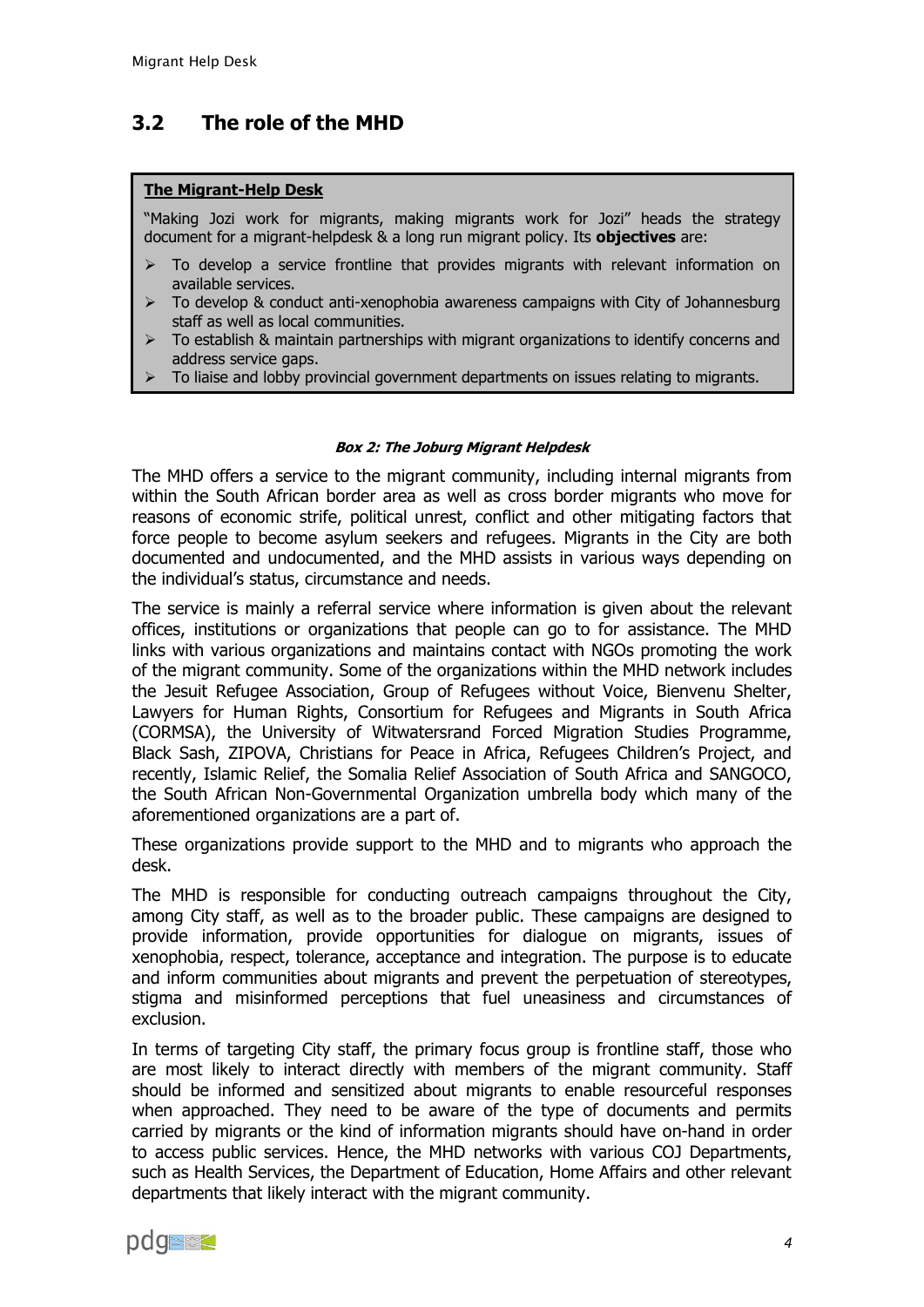## <span id="page-8-0"></span>**3.3 Consultative process**

In the inception phase of the MHD a long, well informed consultative process was undertaken to ensure that the establishment of the MHD is based on a well researched and informed framework and conceptual understanding. It was imperative in this to have a sound theoretical understanding of migration issues, rights-based frameworks, methods and approaches, which could be translated into a practical system with tangible outcomes.

Independent research was done by the South African Migration Programme (SAMP) on migrants in the CoJ, which was used to inform the MHD. The CoJ established links with SAMP, the WITS Forced Migration Studies Programme, Lawyers for Human Rights and five key NGOs working with migrants in the City: Refugee Children's Project (RCP), Black Sash, Jesuit, Group of Refugees Without Voice, Bienvenu Shelter. These organizations as well as the International Organization for Migration (IOM) and The Hague Process for Refugees and Migrants were consulted pre-establishment. The CoJ held meeting with the Department of Home Affairs and other relevant stakeholders to ensure their support for the MHD.

The Department of Home Affairs was central to the stakeholder consultations, since it is the legal custodian of issues pertaining to migrants.

The City held workshops with stakeholders to inform people about the legal framework and the rights based approach to the issue of migrants. The workshops sought to expose participants, through dialogue, to attitudes, perceptions and stereotypes. The City has been mindful of the need to empower both stakeholders and employees of the City to deal with migrants.

## <span id="page-8-1"></span>**3.4 Informing the City's employees**

City employees were informed about the MHD through the City's intranet where information was posted. The City further carried out an internal competition to encourage people to share their views of migrants, xenophobia, respect, tolerance, acceptance, support and integration.

Posters and pamphlets that portrayed and raised awareness to the policies adopted by CoJ and the principles of Batho Pele were developed and displayed around the City and in offices throughout the CoJ.

## <span id="page-8-2"></span>**3.5 Stakeholders and networks**

The key stakeholders of the MHD include Peoples Centre within the CoJ, Health Services, the Department of Housing, the Gauteng Province, the Johannesburg Metro Police Department, the Department of Education, the City of Johannesburg, NGOs, and other independent organizations such as Lawyers for Human Rights, the Wits Law Clinic, the Human Rights Commission and others.

The MHD has formed a migrant steering committee that includes many of the aforementioned stakeholders. The steering committee has a large NGO presence and includes, among others, Black Sash, CORMSA, Bienvenu Shelter, Jesuit Refugee Services (an umbrella organization for NGOs working in the area of migrants), Group of Refugees without Voice, ZIPOVA, Christians for Peace in Africa, Refugees Children's Project, Islamic Relief and the Somalia Relief Association of South Africa. The NGOs involved play a monitoring role to ensure that the City is meeting its commitment.

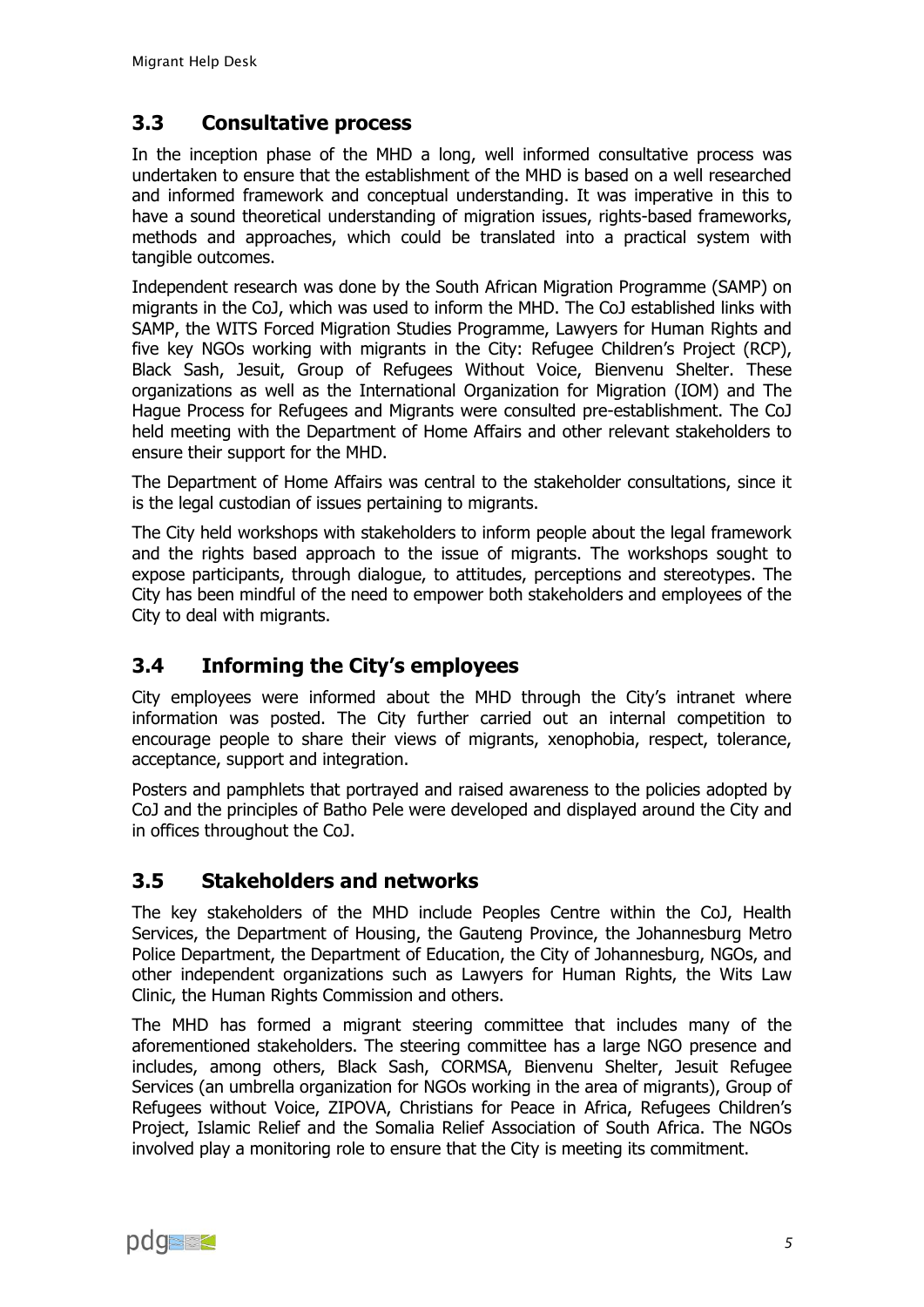The steering committee meets on a monthly basis and all participants are expected to take collective responsibility towards creating a welcoming and an enabling environment for migrants in the City.

Within the steering committee, working committees have been established to focus on certain issues or areas of relevance and that require particular attention. For example, a working committee was formed on health due to the various health challenges migrants have faced, including challenges in provincial hospitals. The working committee on health explores this issue and liaises with the relevant stakeholders, both governmental and non-governmental and tries to find ways in which migrants can be better served and their difficulties responded to.

Another working group that has been established is one that looks at institutions, such as banks, and their openness to migrants. This group works towards influencing, lobbying and pressurizing these institutions as well as informing them about the types of documents and permits migrants have and what they mean.

#### **The Hague Process**

Since the City's endeavour into the MHD, Joburg has joined the Hague Process for migrants and refugees. The Hague Process brings together a number of initiatives and is part of the Big Cities initiative that provides a platform for cities to come together and share their knowledge and experience on how to best deal with certain major issues, and the issue of migrants is one of these. A contingent travelled from the CoJ to the Hague in 2007 to attend a Big Cities Conference. The challenges and issues are not unique and many cities face the same or similar experiences.

The Big Cities initiative and the Hague Process seek to mobilize cities to begin to create an environment that encourages common citizenship. They encourage cities to play a leading role in assisting national governments to develop policy.

## <span id="page-9-0"></span>**3.6 Beneficiaries**

The beneficiaries of the MHD include all documented and undocumented migrants, that is, both internal and cross-border migrants, the staff of the CoJ and the broader public – communities within the City.

Currently there are migrants from about 25 different countries who are utilizing the services of the MHD. Some of the countries include Zimbabwe, Malawi, Zambia, Lesotho, Mozambique, Botswana, Swaziland, and various countries in Asia.

A focus group session was held with four beneficiaries of the MHD. The box below captures some of the session and provides an insight into the work being done by the MHD. The comments made have been included as they were captured during the session. Names of the beneficiaries have been changed and the names used are not the real names of the persons interviewed.

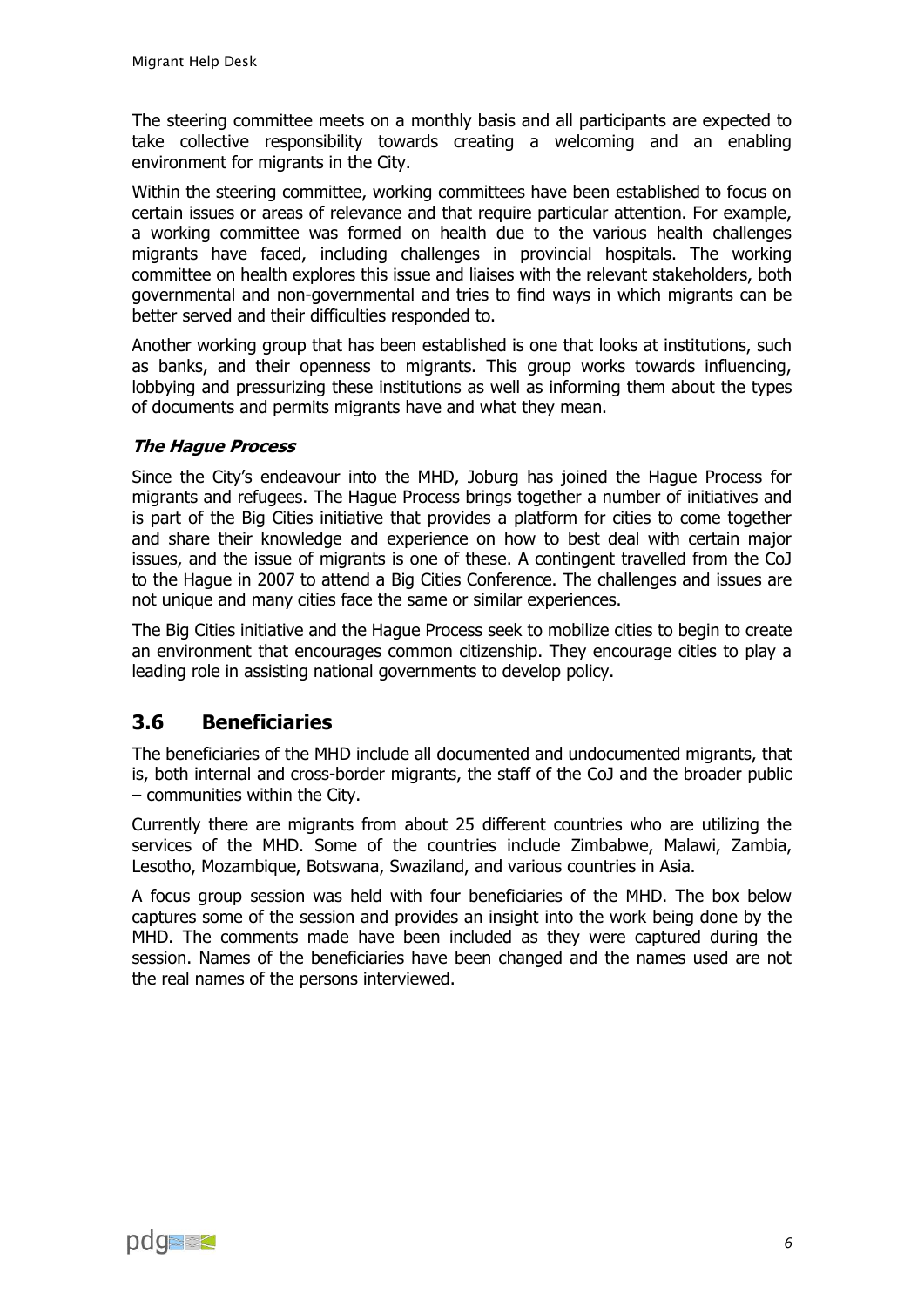#### **Eric, student, arrived in South Africa in 2005 from Ethiopia**

Eric mentioned that the MHD is not well known by other refugees, unlike the Department of Home Affairs. He saw the advertisement for the office when passing by in the inner City and came in. He was happy with the welcome and was told about how the desk operates. His details were taken and he was familiarized through the desk's procedure. He was told that he would be assisted.

Eric suggested that the MHD should make itself more popular. He has passed on the information to others.

Eric was referred to other organizations where he could be assisted. He visits the MHD regularly, and they follow-up on his progress. They are interested to know what is happening with him. Eric commented that the MHD is really practicing according to its name, and that there are many refugees in other parts of the country who are not supported.

#### **Peter, teacher, arrived in South Africa in 2007 from Zimbabwe**

Before Peter came to the MHD, he was sleeping in park station. He read about the Help Desk in the City Vision but did not come in initially. He later decided to come to the Help Desk. He was given a warm welcome and it was the first time that he put on a smile since he arrived in SA. He was given two blankets, a mat and soap, which he was grateful for. He was put in contact with a pastor and taken to a shelter where he is living now.

Through the Help Desk Peter is tutoring privately, he is teaching two Kenyan students. The MHD helped him to make flyers and advertise his services. He comes in weekly to check in.

The MHD made copies of his CV to pass around. He found out about asylum and was referred to the Jesuit Refugee Services. Peter was assisted in getting his papers translated so that he could apply for accreditation with SAQA. He now has his asylum documents, which has made the SAQA process easier.

Through the MHD, Peter has been able to get into contact and work with influential people. Things are still an uphill task for him but he is surviving. The MHD helped him to make business cards which mention his skills and he can hand these out to people. Peter felt that the MHD is helping him to fend for himself. They have facilitated a lot, and they are making a maximum effort.

#### **Timothy, arts practitioner, arrived in South Africa in 2007 from Zimbabwe**

When Timothy first came to South Africa, he had no destination but thought Joburg has opportunity. He arrived with only a thumb piano. Timothy knew about asylum papers but could not get to Pretoria to get the papers. He learned about the MHD through some people doing arts at the Market Theatre. He was told that this is a place that offers help to refugees. He came down here on the same day. He felt that he was given emotional support; he was losing hope and came to a place that was warm. The MHD helped him to revive his lost hope. Timothy felt that the MHD appreciated his skills and gave him information about contracts and told him to develop a business plan (BP). He was told about self reliant projects, which can be funded through the Jesuit Refugee Services (JRS) Office in Commissioner Street and he may be able to get a small loan. He also learned about getting his certificates verified through SAQA from the MHD. He has told others about the MHD, and felt that the MHD has been so helpful.

#### **Micheal, marketing degree, arrived in South Africa in 2004 from Zimbabwe**

Micheal met a family member also living in Joburg who told him about the MHD and that he can get assistance from them. He came to the MHD and told them that he wants employment and wants to start a small business. At the Help Desk they took down all his information and referred him to people who could help. Micheal was given an appointment with the JSR and went for an interview with them. He mentioned that his cousin reminded him to go back to the MHD to tell them what has happened and to follow-up with them.

The MHD went through his BP and checked it before he re-submitted it to the JSR. At the time of the session he was recently told that the JSR accepted his BP.

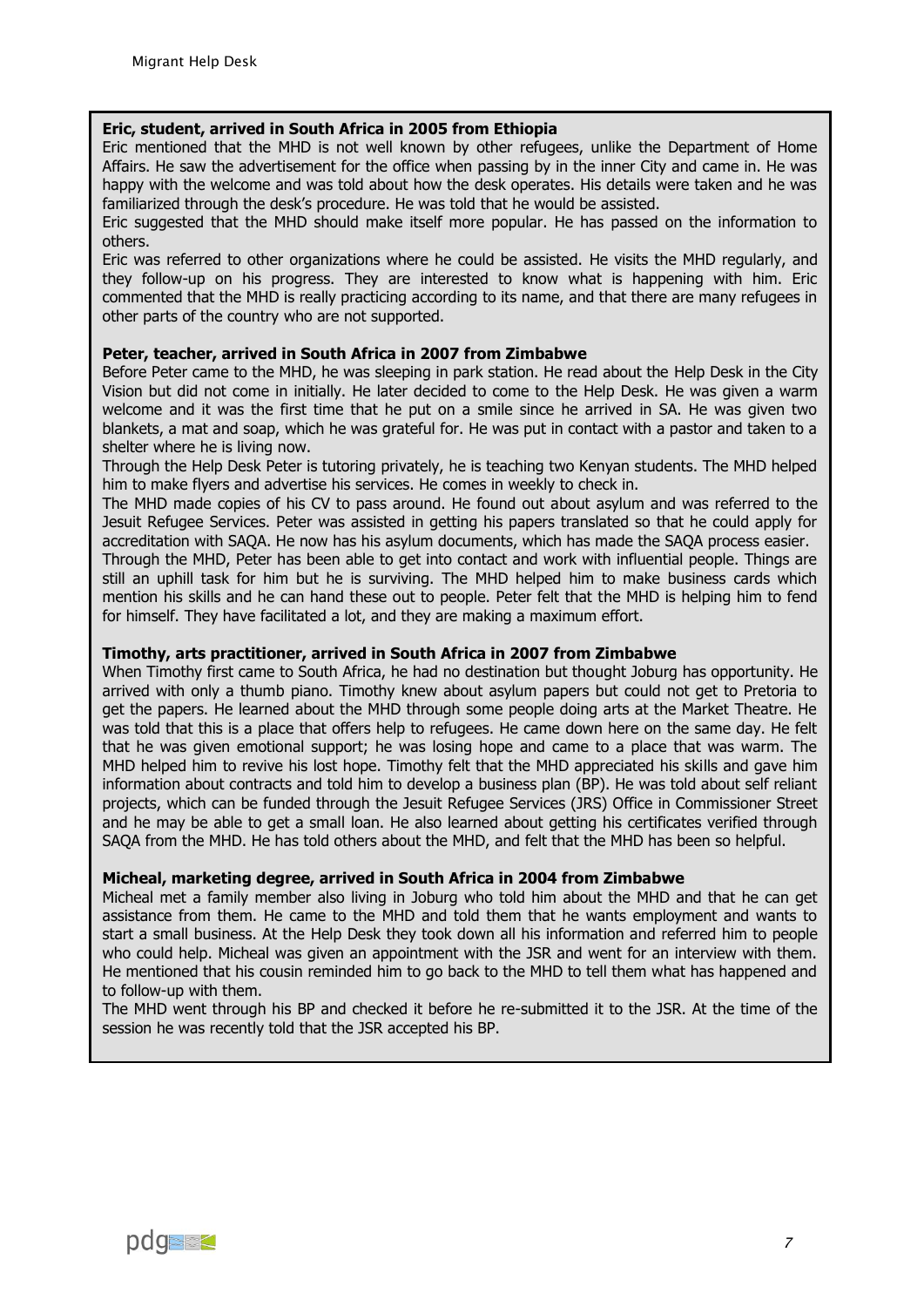**Box 3: Excerpts from interviews with beneficiaries of the MHD service**

# <span id="page-11-0"></span>**4 Implementation of the MHD**

Currently the MHD is being implemented through the first desk in Region F, the inner City. An office has been established with two full time staff members: Ms Sonto Tshishonga, Senior Secretary, responsible for the intake of migrants; Mr. Dawood Moosa, Social Worker; and Ms Dipuo Masetlha, Assessments at the Region F MHD. Ms Thuli Mlangeni Manager: Human Development Department, and Mr. Wandile Zwane, Director: Human Development Directorate are the key persons closely involved with the MHD working towards its successful implementation.

The implementation of the MHD is largely dependent on communication and raising awareness among the public, the staff of the CoJ, and organizations and departments within Gauteng about the existence of the MHD and the work that it does.

Staff of the MHD have been involved and will continue to conduct awareness workshops with departments such as the Johannesburg Metro Police Department, the CoJ's Peoples Centres and others such that they are informed about the initiative and the approach taken by the City towards integrating migrants. A brochure has been developed and will be widely disseminated throughout the City, including libraries, sports centres, key City facilities and departments, the JMPD, Peoples Centres and stakeholder management areas where there are revenue collection services. The MHD intends to translate the brochure into other languages to further increase its accessibility.

Region F has held Open Days at locations such as Carlton Centre to allow for direct interaction with the public. This form of outreach by the MHD, in conjunction with other City departments creates an opportunity for people to learn about the MHD and what it does. Given the sensitivity around issues of migrants, the open days are beneficial in that they create a space wherein people can ask questions and engage in dialogue about migrants as well as services in the City.

The CoJ website is another area where the MHD has been exposing their work electronically creating another avenue for access to the service it provides.

The MHD is still in the early stages of its establishment. The CoJ is aware that internationally, developed countries are much further ahead in how they deal with migrants and have well functioning systems in place to support integration and to formally deal with and respond to the diverse issues that are often part and parcel of this type of work. The CoJ is keen to learn and the Hague Process is important in the exposure and learning that it provides to the City and the staff of the MHD.

The launch site for the first MHD was Region F, the inner City, with roll-out to the other regions intended for 2008. The other regions identified included Region C (launch in May 2008) and Region G (launch in June 2008).

With time the City wants to evolve to other regions and Region A has been flagged given its challenges around informal settlements and migrants. Hence, the 2007/08 financial year will see the establishment of three MHDs.

Figure 1 below demonstrates how the City sees the customer flow for the MHD working.

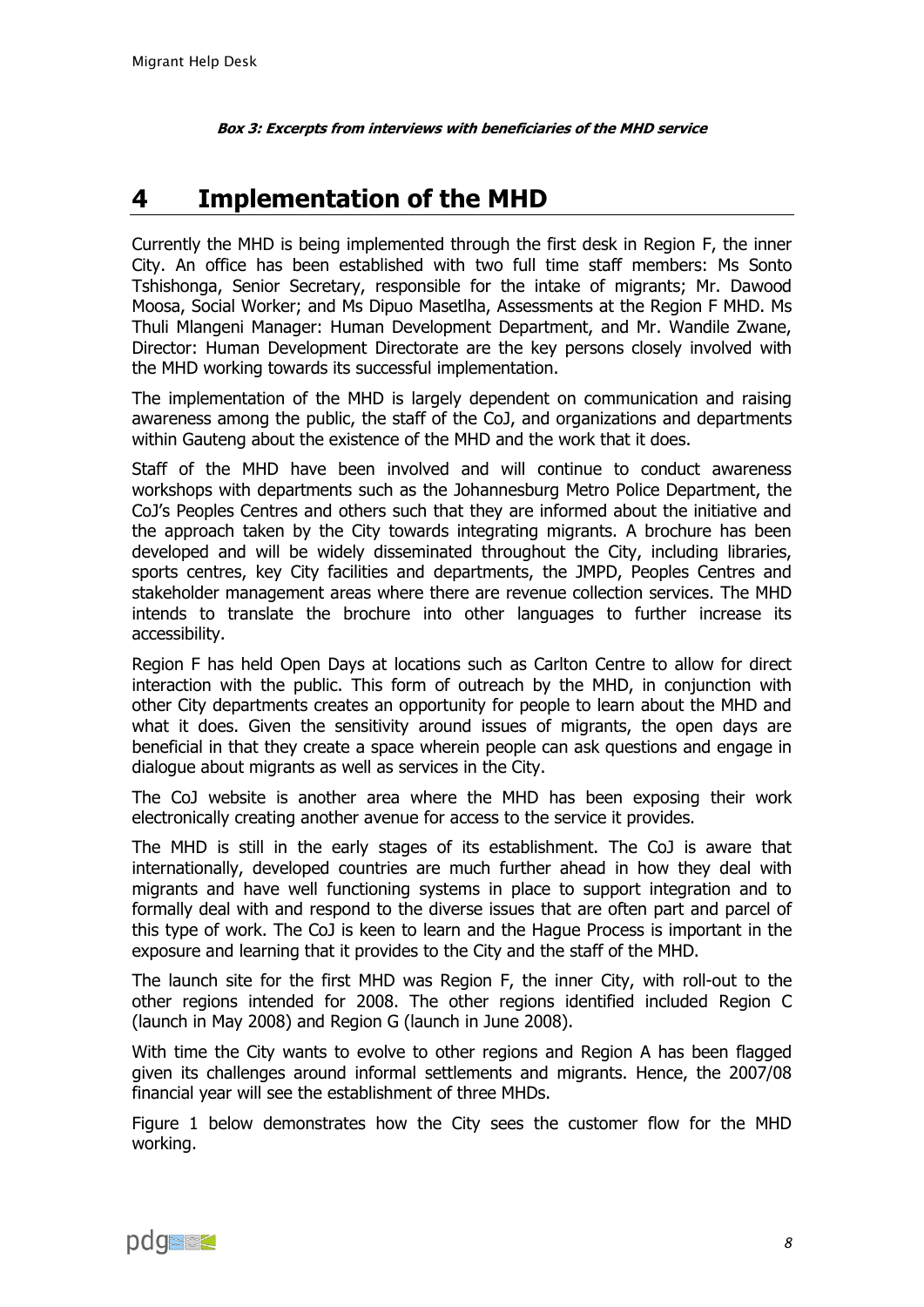

**Figure 1: Proposed Customer Flow Process**

<span id="page-12-0"></span>(Source: CoJ, 2006: 16)

### <span id="page-12-1"></span>**4.1 Capacity and skills**

For the successful and sustained implementation of the project, the MHD needs people. Human capital is a critical to ensure the success of the project. Staff are carefully selected on a particular set of criteria that informs the type of skills required for the MHD. These skills include some of the following:

- $\triangleright$  Communication and people skills;
- $\triangleright$  Background in social work, facilitation and counselling, which should include trauma debriefing;
- $\triangleright$  Interviewing skills;
- $\triangleright$  Project management in terms of networking, outreach, administration, reporting, monitoring and evaluation;
- $\triangleright$  Knowledge base around legislation that governs issues of migrants and information on the various networks that exist; and
- $\triangleright$  Understanding of policy and strategic thinking at a management level since the issue of migrants is in a constant state of change.

The skills set required is mix of soft and technical skills, but significantly biased towards the softer, people-centred skills. These are essential given the human element and interaction involved in the work done by the MHD.

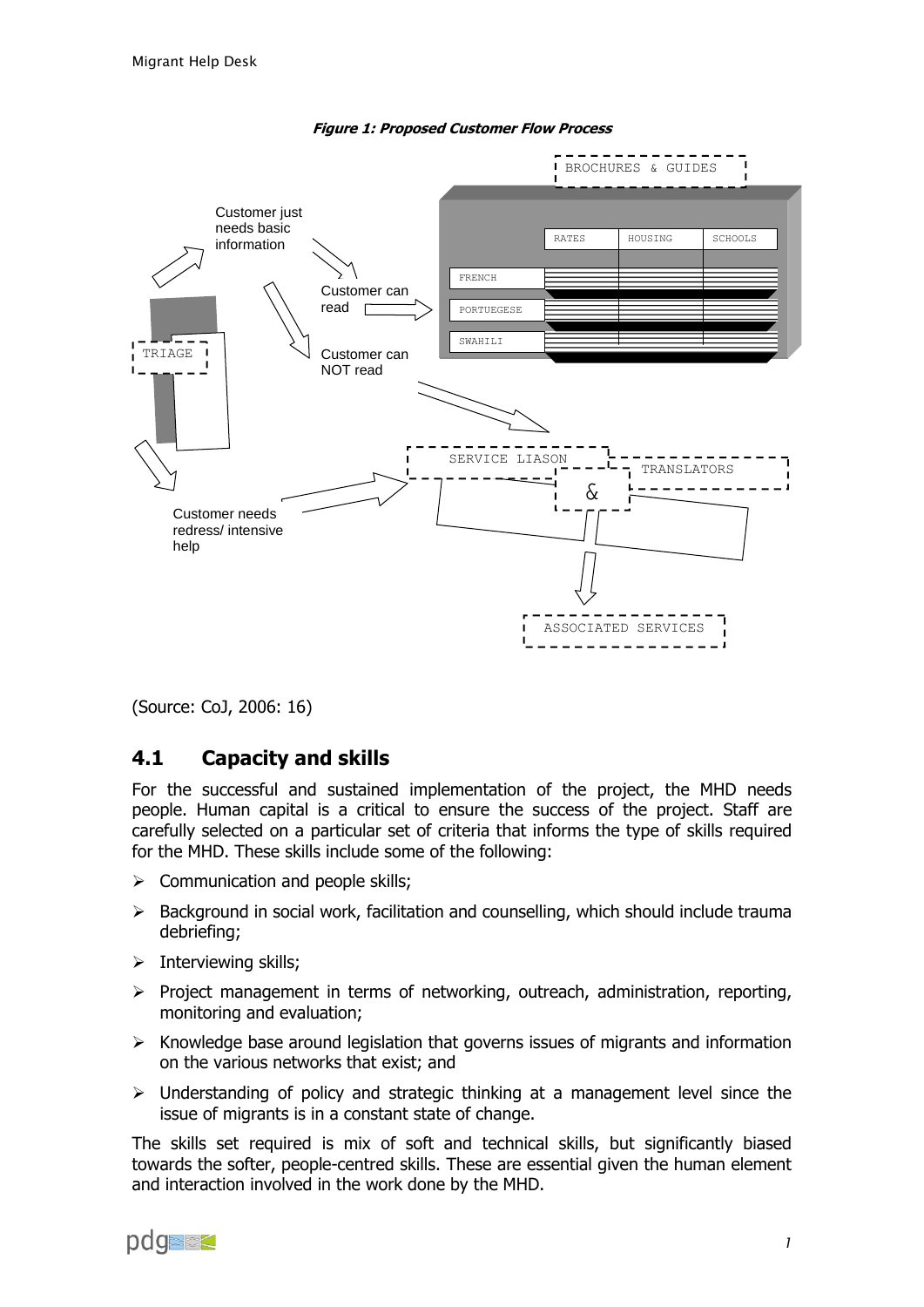## <span id="page-13-0"></span>**4.2 Funding**

The MHD is funded from the Department of Community Development's budget and is a funded mandate that is a part of the department's business plan. Furthermore, the MHD has been fully integrated into the CoJ and adopted by Council.

## <span id="page-13-1"></span>**4.3 Governance**

The governance structure of the MHD is somewhat fluid; however, there is a reporting structure that is followed within the Department of Community Development. The MHD has been placed within the Human Development Directorate, under the subdirectorate: Social Cohesion. This structure has been approved by Council and it is within this that reporting, monitoring and evaluation is done. The sub-directorate has all the required posts of deputy director, assistant director, manager, operational manager and secretary on its organogram, but some of these posts are yet to be filled.

# <span id="page-13-2"></span>**5 Impact of the MHD**

The impact of the MHD has been positive in opening up the issue of migrants in the City and bringing the reality of migrants residing in the City to the fore, particularly in Council. It has enhanced Council's awareness of the existence of migrants within the City to the extent that Council is more organized in how to respond to migrants and channels resources towards the MHD.

To date, the MHD, as a referral and information service, has assisted migrants with documentation processes, in getting in touch with and speaking to the right people and the right institutions, applying for jobs, having qualifications assessed and recognized according to the South African Qualifications Authority (SAQA) criteria, accessing places of shelter and food services, and in numerous other ways.

The MHD has become a focal point that coordinates responses on migrants and informs Council on how to take decisions in terms of policy and in crafting strategies for the City in the medium to long term. The potential for spin-offs such as the establishment of a transitional shelter for migrants is being considered by Council and is a real possibility. Furthermore, it has placed the CoJ on the international arena and has generated interest in the better practice from other cities abroad as well as from the metros within South Africa.

The anticipated overall impact of the MHD is that xenophobia will be addressed in the City and those perceptions and attitudes towards migrants will change. The overarching goal is to have a Joburg that is tolerant to migrants and if possible free of xenophobic attacks on migrants.

# <span id="page-13-3"></span>**6 Lessons Learned**

The MHD is still very much in an establishment phase and there is significant progress to be made. There are, however, some lessons that have been learned from the implementation of the MHD so far. These have been categorized into challenges, highlights and critical lessons learned.

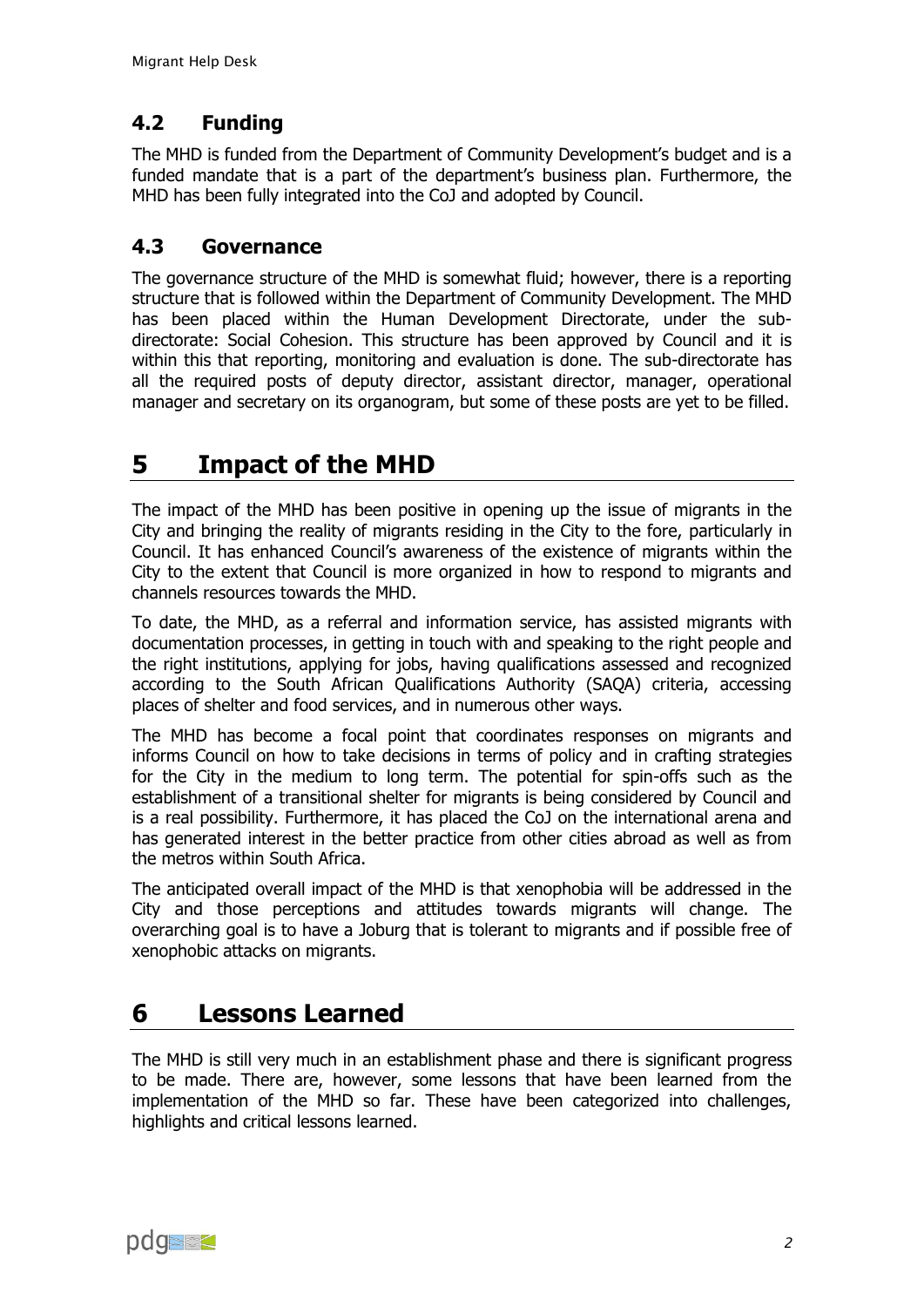## <span id="page-14-0"></span>**6.1 Challenges**

### **Developing trust**

Given that the MHD is a government institution that renders services to migrants, there have been elements of mistrust expressed from within the migrant community. People felt that if they approach the MHD and are undocumented, their information gathered by the MHD will be passed on to authorities, such as the JMPD, and they may be arrested and deported. The MHD may also influence Home Affairs such that a person does not get a Section 22 permit. These factors have limited people from coming in to the MHD. The MHD is a government institution that has been tasked with facilitating service delivery towards meeting the City's common citizenship commitment, and therefore, needs to find ways to encourage migrants and to build trust with the migrant community as well as dissipate underlying fears.

### **Resources**

Human capital is a challenge for the MHD and will be a challenge as more help desks are rolled out in other regions of the City. Staff are crucial in the implementation of the MHD and through experiences had with the Region F Help Desk, the City has learnt that a lot of team work is needed to overcome challenges and to get the MHD off the ground.

In addition, recruiting appropriately trained and skilled staff has also been a challenge and the City needs to look into facilitating capacity enhancement and special skills training for existing MHD staff.

### **Competing demands**

In the initiation of the MHD and in the process of consultation the issue of competing demands was raised by members of the working group and has subsequently been raised by members of the public. What is meant by competing demands is that resources are allocated to the MHD and to migrants, which are perceived as being taken away or less focused on the local residents on Joburg. Members of the public have asked questions such as why are migrants the recipients of support? This is placed a certain amount of pressure on the MHD to honestly respond to the anger and frustration expressed by communities. The CoJ has to find a way to balance and equate service delivery and support to the poor as well as to migrants, and to work with perceptions and attitudes towards migrants.

Challenge around limited resources for locals and those coming into the communities.

### **Sustainability**

The issue of sustainability is a challenge and the MHD has to ensure that its initiatives led in communities have continuity in terms of engagement and outreach and they cannot be a "once-off."

### **Responding to undocumented migrants**

A major challenge facing the City is how to respond to undocumented migrants? How to assist the thousands of people who are already resident in the City to become legal residents of the City? The City is acutely aware of the magnitude of this challenge and needs to develop a plan to respond to this challenge. The City has plans to begin conversations with other cities that have a similar situation and to work towards an integrated, cross-border approach to deal with undocumented migrants.

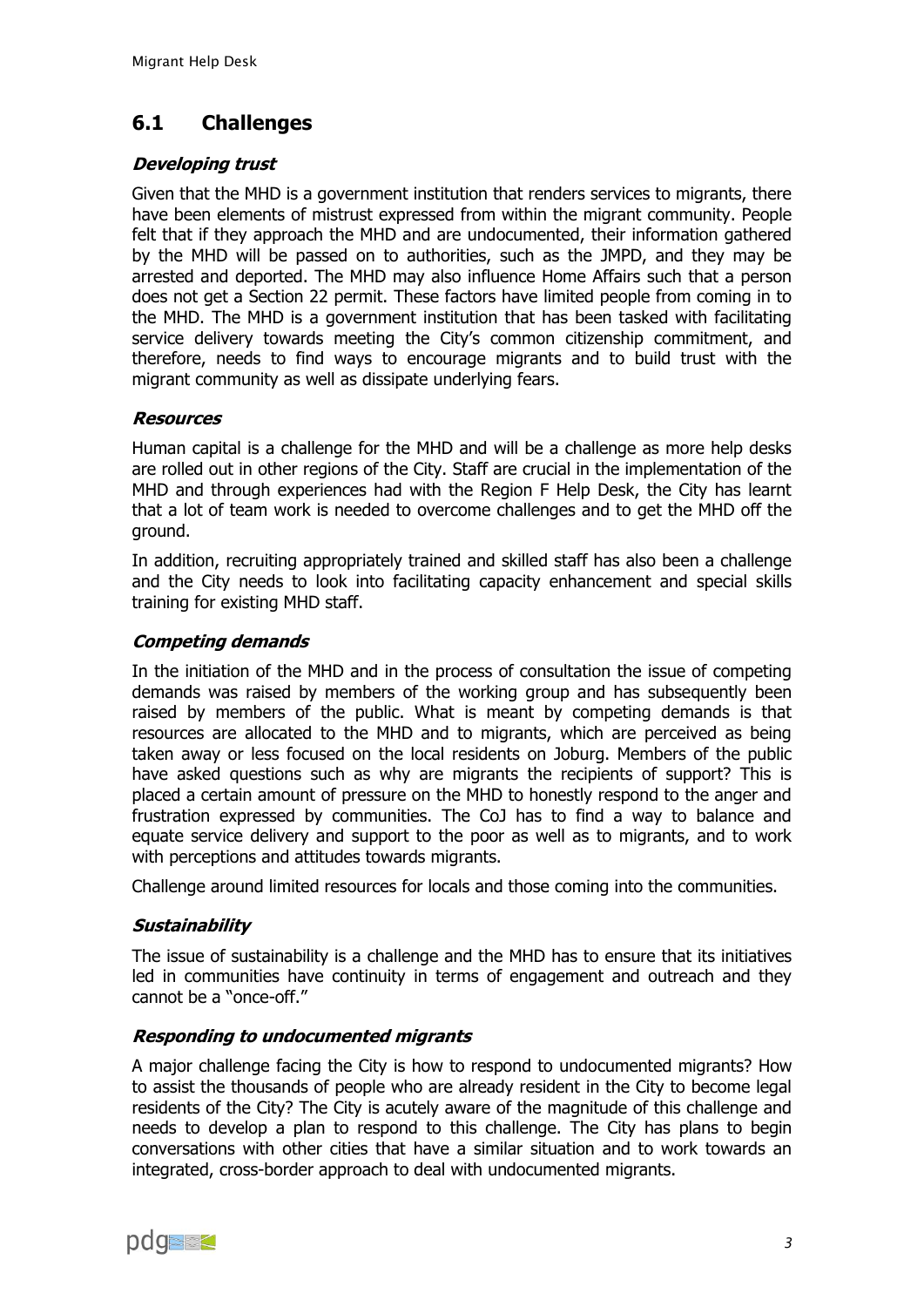## <span id="page-15-0"></span>**6.2 Highlights**

#### **Advancing human development in the CoJ by addressing social exclusion through prospects for social inclusion**

The MHD has localized a point of contact and access for the migrant community to the CoJ. This is a progressive approach taken by the City towards ensuring that migrants in the City feel that they are a part of an inclusive City that treats all residents equally and attempts to create opportunities for their integration into the fabric of the City.

Many of the migrants in the City are highly skilled and have the potential to contribute to the economy. Through the Help Desk migrants are assisted with relevant information on available services and a network of organizations that offer support.

#### **Establishment of the MHD**

Councillor Nandi Mayathula-Khoza, MMC: Community Development, highlighted that prior to the MHD, the there were no services offered to migrants. The City had a policy on its Human Development Strategy that spoke to migration, social cohesion, and urbanization, but the only formal point of contact for migrants was the Home Affairs Office.

She further noted that the City has been courageous in establishing the MHD despite elements of resistance from some employees, politicians and members of the wider public. It has taken a stance against all odds and kept to its commitment of advancing human development in the City.

Joburg as a City delved into an unknown terrain on an issue that does not typically fall within the City's area of operation. It is often said that the issue of migrants belongs to a department either at the national or provincial level, but Joburg has taken this on as a City. It is understood as a choice made to create a service that allows Joburg to learn from its own experiences and about what it means for a City to take on this particular responsibility and establish a service to respond to the challenge of migrants, particularly undocumented migrants. Joburg in its learning is keen to enrich its own experiences with what others have grappled with in other parts of the world.

Councillor Nandi Mayathula-Khoza was the Speaker in Council from 2000 to 2006. During this time she convened a workshop as the Speaker of Council on the issues of racism, urbanization, sexism and other related challenges. She held a dialogue in 2002 and as a follow-up to the workshop, which included the Executive Mayor, the Mayoral Committee and members of the public.

This prompted Executive Mayor Masondo to meet with migrants in the Inner City and it was there that the need for a formal migrant service was realized.

Councillor Nandi has since become a member of the Mayoral Committee (MMC) and in her Capacity as MMC responded to the Human Development Strategy and the objectives of the Strategy. She worked towards establishing the concept for the Migrant helpdesk.

**Box 4: Excerpt from interview with Councillor Nandi Mayathula-Khoza, MMC: Community Development**

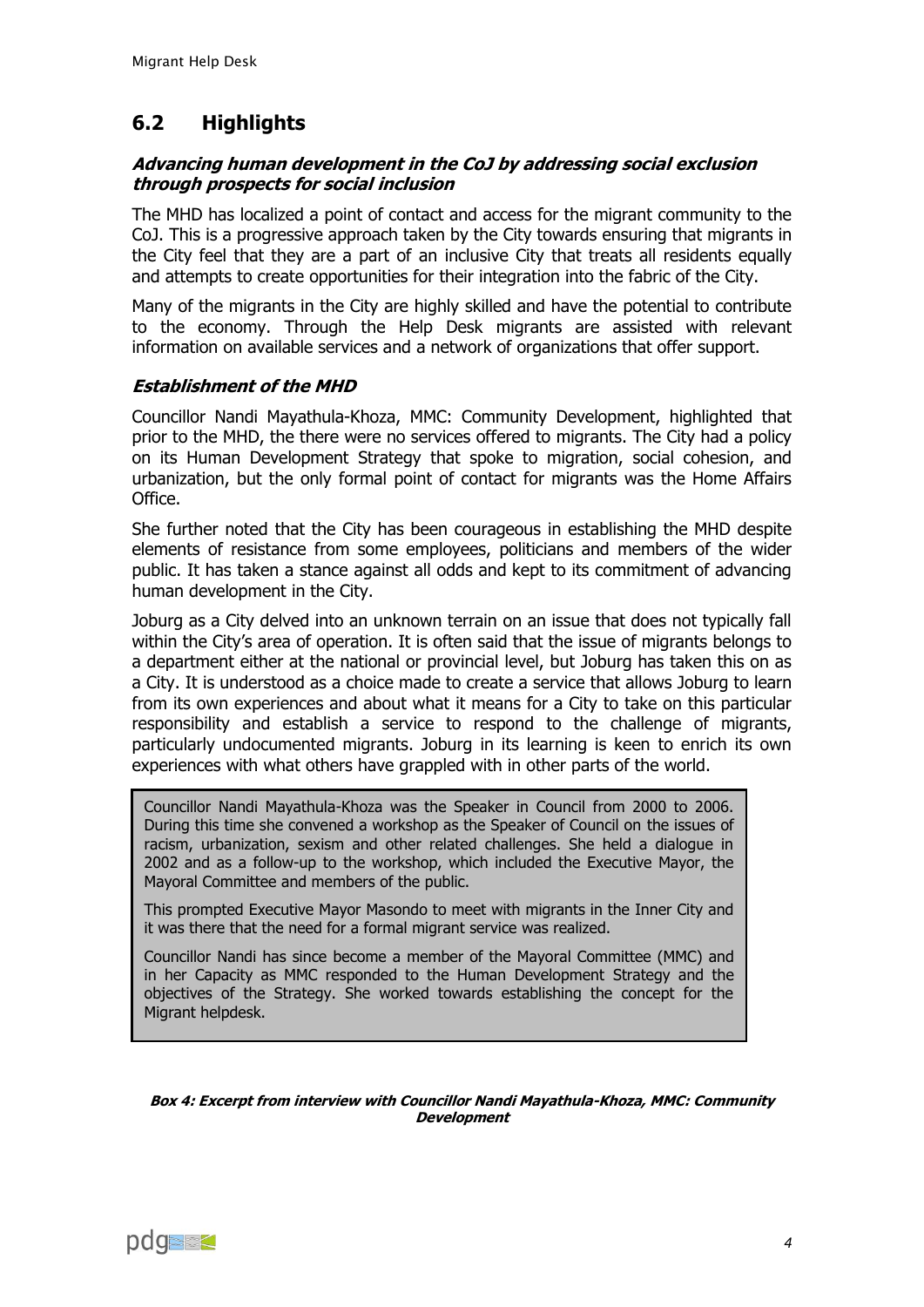### **A positive change in personal attitudes**

Staff members of the MHD who were interviewed for the case study expressed how their interaction with members of the migrant community and their exposure to issues of migration opened and changed their way of thinking and questioned their own xenophobic stereotypes and perceptions. Staff found they were empathetic to people's realities and struggles and felt compelled to help wherever they could.

#### **Raising awareness and lobbying government on issues relating to migrants**

The MHD, through its direct interaction with the myriad of issues that migrants face in Johannesburg as well as in other parts of the country, it is optimally positioned to raise awareness, inform as well as lobby government on these challenges and to suggest areas of reform and improvement.

In addition to lobbying and raising awareness within government, the MHD knows that it is critically placed to interface with communities and the broader public in the CoJ. The MHD has already begun workshops with communities and key stakeholders and will be conducting energetic communication and outreach campaigns. The brochure developed by the MHD, which has been made available for wide distribution, is an important source of information about the office.

## <span id="page-16-0"></span>**6.3 Critical Lessons Learned**

### **Multiculturalism in Joburg**

Joburg is a multicultural metropolis, home to people from all over the world. Through the Executive Mayor's Road Show the City learned about the needs of these communities and the lack of a service within the City's organization to respond adequately to their needs.

The City has come to understand how crucial it is for these communities to have the opportunity reside in a safe environment wherein they can openly practice their way of life and to coexist peacefully with other communities residing in the City.

### **Linking locals and foreign nationals**

In the interview with the MHD staff, it was noted that the MHD has been useful to South Africans, particularly for those who have employed foreign nationals. Local employees, in particular, were excited to learn about the procedures and the resources available for migrants and that the MHD refers people to useful places. This reiterated the importance and the benefit of having a service like the MHD in the City.

#### **There is no single solution**

The MHD staff have learned that there is no blueprint solution for challenges brought forward to the MHD by both internal and cross border migrants. Each situation is unique and requires a unique response. In this, staff are acutely aware of the need to be sensitive and open to people's differences, their circumstances, and to expect an array of diverse challenges.

#### **Maintaining resources and references: a bank of knowledge and information**

In order to effectively respond to the challenges and queries brought to the MHD it is essential for the MHD and its staff to be innovative and resourceful. The staff also erudite the value in having a well managed, up-to-date bank of knowledge with information on available resources and references that allows an ease of access as and when information or contacts are needed.

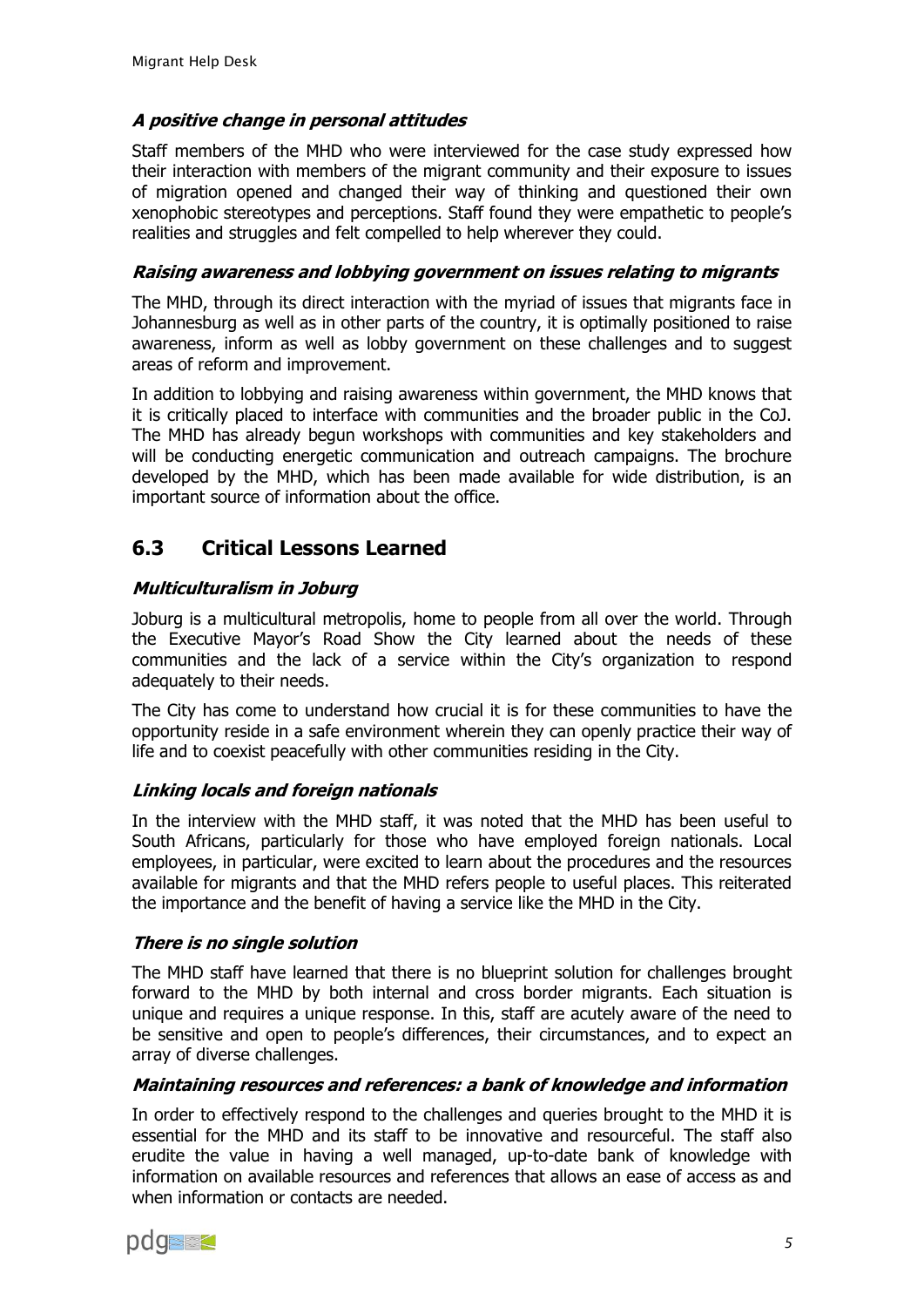It is also essential for the MHD to maintain relationships with stakeholders to be in a position to best support migrants who approach the Help Desk. The relationships with stakeholders and the maintenance of a network are of paramount importance to the MHD.

### **A small start**

The MHD learned that the start in an initiative like this is small, but exciting, and it will grow and lead into improved developments in the future. In other words, the type and level of support that the MHD will be able to provide in the future will grow; programmes will be improved; awareness will increase; and the impact of the service will become more visible throughout the City.

#### **Leadership**

The issue of migrants is both emotional and political and requires proper, committed leadership; leadership that provides guidance and affords it priority at a political level. Mr. Wandile Zwane mentioned that migration is a universal that existed in the past and will continue to be a reality. Of importance is the manner in which the City embraces it and the level and type of response that is given to migrants.

#### **Consultation**

Consultation with and the involvement of various stakeholders, community members, the intended recipients of the MHD initiative and other key partners in the process is critical. Ms Thuli Mlangeni commented that this took quite a bit of time, especially the engagement with migrant communities to genuinely understand peoples' concerns such that they find expression in what ultimately became the MHD service.

She further suggested that it is essential that sufficient time is allocated for this in the inception phase of a programme of this nature.

### **Documenting the contributions of migrants**

The MHD staff interviewed felt that the City should find a way of documenting the present contributions made by migrants to the CoJ as well as those that were made in the past. The aim of this would be to create a documented account or record of the migrant experience in Joburg. In addition to this, a dialogue should be facilitated and should be driven by the leaders within communities who encourage the spirit of multiculturalism that is approached with respect, tolerance, kindness and humanity.

The interviewees all suggested that community leaders need to create a safe space in which issues of migrants and the reality of migrants in the City can be openly discussed such that misconceptions and stereotypes can be addressed.

#### **Plans**

Plans provide direction in how to go about implementing policy and strategy and the milestones identified within plans are constructive in measuring progress. They also identify the key role players needed for the successful implementation of an initiative like the MHD. The plan for the MHD, which is a part of the Common Citizenship Programme, identified in the City's Integrated Development Plan (IDP), is particularly interesting in that it is driven by one department but requires the interaction and commitment of numerous departments, such as health, education, the JMPD and others.

Mr Wandile Zwane as well as Ms Thuli Mlangeni both highlighted that a critical lesson was that well thought out plans were a necessity for the successful implementation of

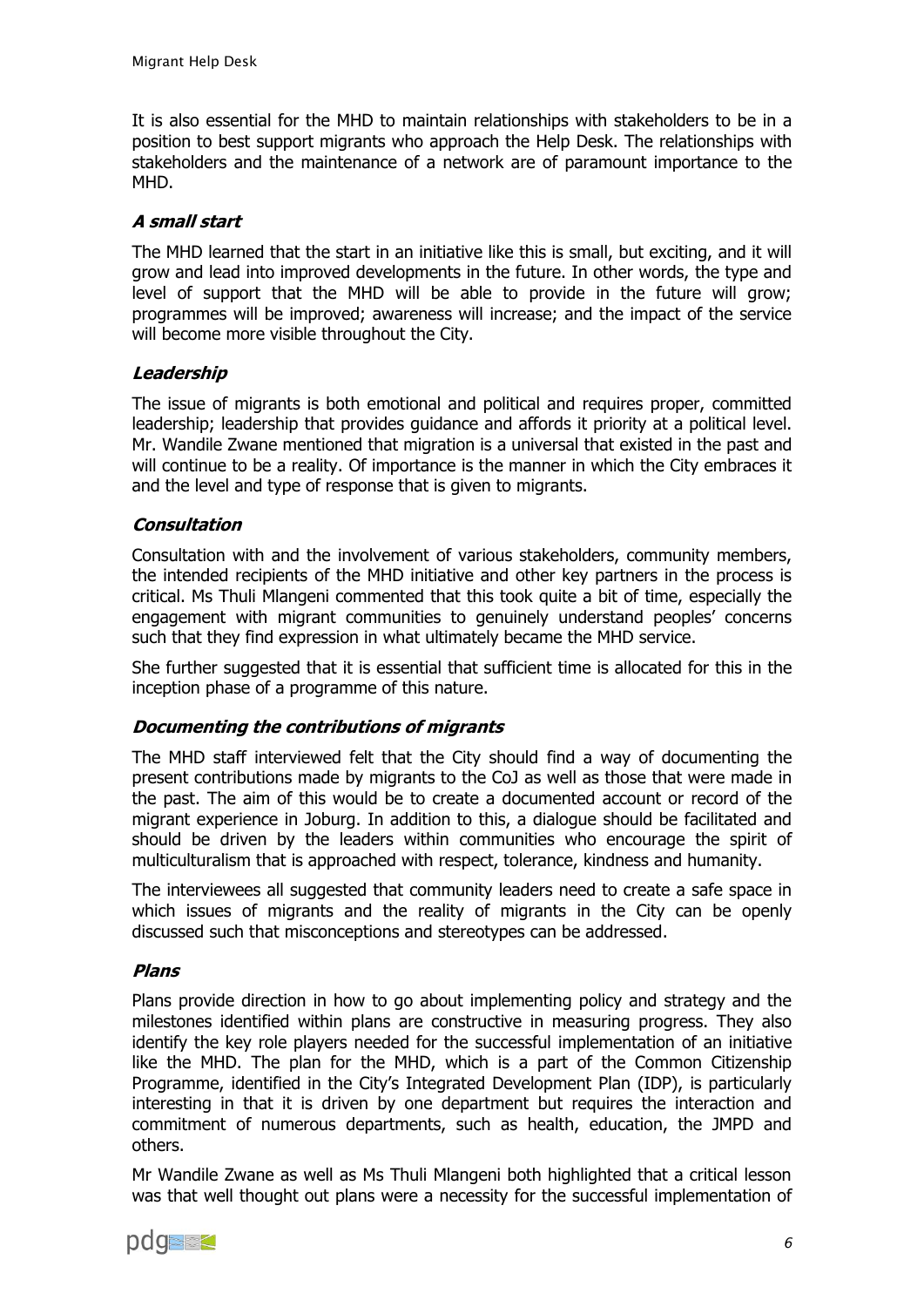the MHD. There was intersectoral collaboration and coordination that was needed and this was made explicit from the start with plans developed to facilitate processes of consultation and working together. Through the engagement the method for implementation of the MHD service model was made clear with the roles and responsibilities of the various role players identified and agreed upon. Hence, the MHD plan created a paradigm that forced Departments and the responsible people within Departments to interact intersectorally and collaboratively.

#### **Managing expectations**

The City and the MHD need to know how to continuously manage the expectations that are raised by the service provided by the MHD. Staff commented that this often is a challenge. The staff are, at times, asked to provide shelter and resources, however, their responsibility is to function as a referral service and to make information available. The MHD assists people in getting in contact with those organizations that provide shelter, food and may assist with some monetary resources. The staff, as a result, must take care to maintain, uphold and work within the mandate of the MHD.

#### **Sharing lessons learned**

With the launch of the MHD and the responses received, the CoJ is often asked, "how did you do this?" The City has welcomed the interest expressed by other municipalities and have been keen to share their approach, experiences, challenges, lessons and areas of achievement with municipalities and others.

The City, however, maintains that Joburg has not yet reached a level of perfection and is open to new learnings and teachings. The City has learned that it is responsible for ensuring that the human development agenda is constantly shaped by the voices and realities of communities and is dedicated to finding ways and means to enable this.

## <span id="page-18-0"></span>**6.4 Replication of the MHD Service Model**

The MHD has already been shared with other cities locally and internationally, which has evidenced the possibility of replication elsewhere. In order to replicate the CoJ's model, Councillor Nandi Mayathula-Khoza highlighted that it is imperative for the interested locality to understand and analyze its own context and specific issues with regard to migrants such that the approach taken is responsive to the particular context.

# <span id="page-18-1"></span>**7 Taking the Project Forward**

The MHD is an initiative that is unique to the CoJ, and to date there is no similar model in any other city in South Africa. The CoJ is committed to furthering its better practice, and through the MHD, aims to successfully operationalize a service that meets the long-term strategic interventions of the City to address social attitudes to xenophobia and increasing tolerance to migrants.

In taking the project forward, the Executive Mayor Mr. Amos Masondo and Councillor Nandi Mayathula-Khoza are committed to championing the MHD through a progressive and proactive approach towards migrants and social development in the City.

The City intends expanding the MHD program and referral service into other Regions of the City and plans have been developed to facilitate their roll-out. Together with this, the City's vision is to create a policy-shaping hub for integrating migrants into the social and economic life of the city, in line with the goal of building prospects for social

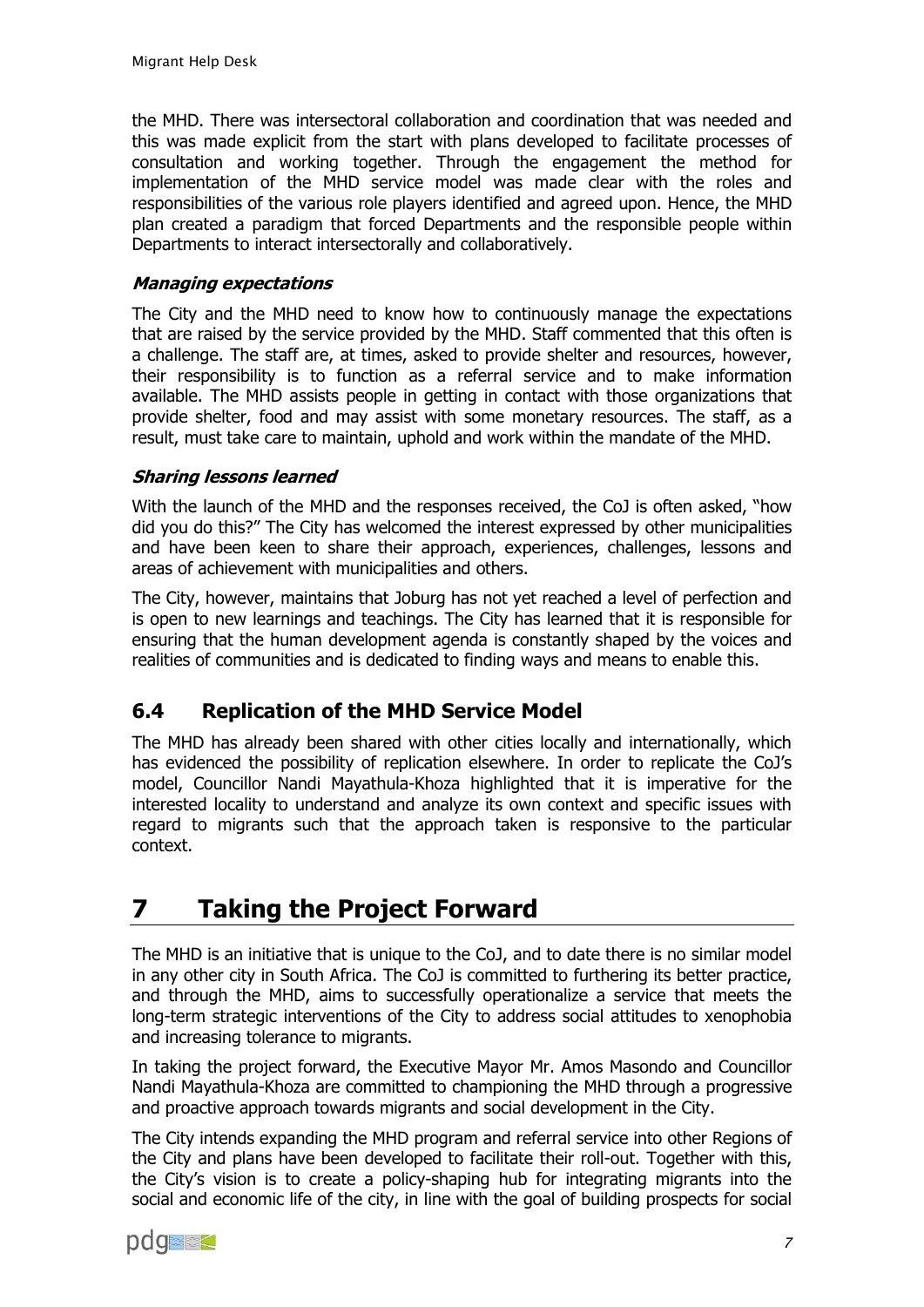inclusion. The migrant-specific strategies working towards this goal include (these are expressed in Johannesburg's Human Development Strategy (2005/6-2010/11) and specified in the 2006 Sector Plan (2006/7-2010/11) under the Anti-Xenophobia and Common Citizenship Programme):

- Roll-out sports and arts programmes aimed at mitigating against xenophobia, such as the already successful Ubuntu Cup and the Joburg Carnival run in the inner city.
- Promote intercultural dialogue through the use of various art forms for example.
- With partner organisations, undertake an anti-xenophobia awareness campaign targeted at raising community awareness around status and rights of different categories of migrants (asylum seekers, refugees, foreign residents on study permits, undocumented immigrants etc) to celebrate their cultures [Phase 2 of Policy Deployment].
- With partner organisations, undertake an internal anti-xenophobia awareness campaign targeting health workers, front-line staff, JMPD officers etc on the status and rights of different categories of migrants and, where possible and appropriate, extend this to target other spheres of government with operations in Johannesburg [Phase 2 of Policy Deployment].
- Establish joint forums with social networks / associations of migrants to systematically identify concerns, address constraints, and develop mutually supportive partnerships (e.g. to combat crime).
- Approach UNHCR and civil society organisations with a view to establishing a partnership to pilot a South Africa specific urban-based refugee and human trafficking corrective action initiative.
- World cultures programme supported through libraries.
- Promote human rights through workshops and information campaigns

(Source: CoJ, 2006: 8)

During the time spent at the MHD with the staff of the MHD, a beneficiary of the service, an asylum seeker, dropped in to thank the staff for assisting him with getting a job as an airplane technician with Airlink. This brief interlude spoke so clearly to the encouraging and beneficial work being done by the MHD and its staff. Often there are spontaneous drop-ins where people stop by to express their gratitude for the work being done by the MHD.

The MHD has created a positive, safe place for migrants in Johannesburg and the initiative is growing from strength to strength with zealous effort and commitment to achieve change in. The goal is to achieve a world class African City that is inclusive to all.

In August, the CoJ will be hosting the Hague Process. The focus of the session will be on housing and health. It is a two-day event where cities will come together to share issues of common citizenship, particularly in the two thematic areas. The opportunity for Joburg to host this event speaks to the City's role as a leading centre within South Africa and reflects the City's growth and evolution in the Common Citizenship Programme and the MHD initiative.